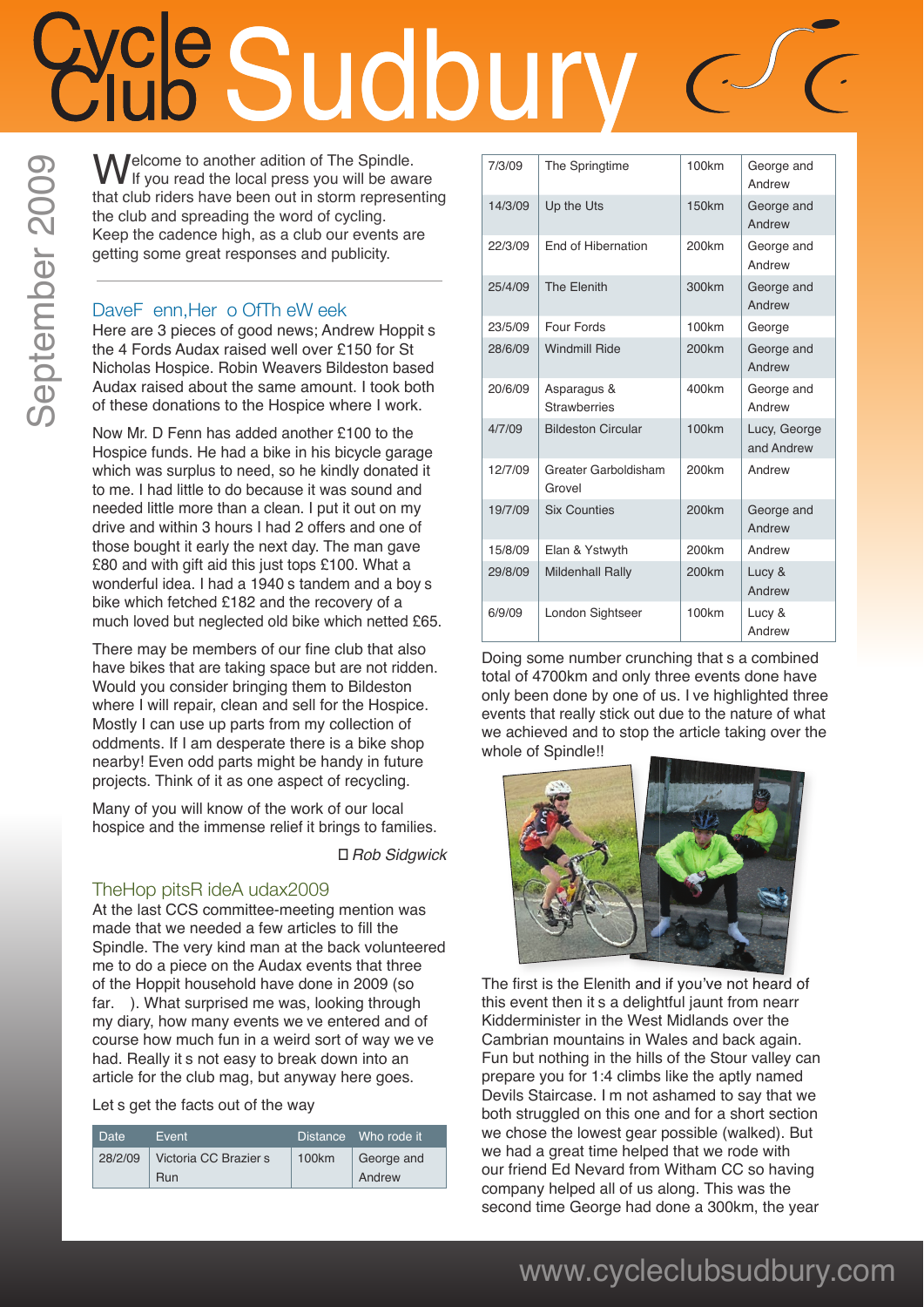## e Sudbury

before we d done an event called the Somerset Moors, but that s another tale.

Before the Elenith there had been talk early in the season of CCS members trying to do a 400km, George and I held our hands up for this one! Dave has already done a wonderful article on our exploits. I would like to say how great it was that the five us stayed together for the whole event (myself, George, Viv. Dave and Brian) and we II never forget the real sense of achievement riding through the night, shattered but elated to complete it.

And the final event that sticks out is my daughter Lucy completing a 200km after she d only just turned 14. For sometime she d wanted to do a 200km and so with much trepidation (i.e no training) she boldly went for the Mildenhall Rally 200 on the summer bank holiday weekend. This was a lovely event that had the added bonus of nearly going close to our front door, thus providing a great place to refuel and discard the early morning warm weather clothing at 50km. We had a great ride and even meet up with Brian Mann who was doing a 300km event that day at Saffron Walden. So for a few miles we rode with him before our paths diverged. A long day in the saddle that started at 8am and finished just after 6pm, Lucy seemed to fall of the bike at the end, she maintains it was slight tumble on the bumpy ground.

*Ð Andrew Hoppit* 

#### Fish & Ch ip R ide 49t h S eptember 2009.

Riding a total of 180 km for a plate of Fish and Chips at Dunwich may seem a bit eccentric however ten CCS members plus two guests assembled on Sudbury Markethill on Saturday 19th September for this very purpose. It was a beautiful Autumn morning, the sun was shining and there was a light wind as we set of up Gallows Hill to Waldingfield, through the pretty back lanes to Lindsay and Kersey. After meeting Mac we crossed the Hadleigh to Bildeston road and continued on to Aldham, Burstalhill and Claydon. Following a lack of attention to our map reading at Westerfield we were quickly back on track for our first Café stop at Wickham Market where we met up with Mick Pepper of the Wolsey cycling club who was joining us for part of the ride. Following a short refreshment stop we were soon back on the road. The Sun was now at its peak, warming the air and making the conditions for bike riding absolutely perfect. We continued through the lanes via Snape and Leiston, a moment of indecision and a split in the group just after Leiston had one group taking the scenic route via Eastbridge and Minsmere, the second group deciding to take the route via Middleton and Westleton.



The two groups merged on the Dunwich road for the final few kilometres to our intended destination at the Fish and Chip Restaurant on the beach at Dunwich. As expected the Fish and Chips were up to their usual high standard and well worth the effort. After a photo shoot to record the event it was back on the bikes for the return journey via Saxmundham, Framlingham, Helmingham and Needham Market. A short diversion up a cycle route to avoid the main road, allegedly taking us into Needham Market proved fruitless and resulted in us retracing our route to the main road (thanks Viv). At this point there were some tired legs with gaps appearing in the group so it was a welcome stop at the Co-op store in Needham Market to restore our energy and hydration levels. The final section of our route took us through Barking, Bildeston, Chelsworth and Waldingfield to arrive home tired after a long but very enjoyable day in the saddle.

*Ð David Fenn* 

#### UCIW orld Cu p, Man chester V elodrome 31 Oct ober 2009

CCS have 10 seat tickets for this; we ve been in previous years and it s a great day out. Tickets sold out very shortly after being offered for sale.

We II probably leave Sudbury (car sharing) about 6.45am, racing is from about 12.00 till 9.00pm in two sessions, and we II be back about 1.30am.

We ve got a group rate for tickets of £12.20 each (face value £15). Travel costs will be shared. If you d like to come, please contact Robin Weaver, 01449 741048, or e-mail robinandpam@tiscali. co.uk. First come first served!

The World Cup weekend this year unfortunately clashes with another major cycling event, the CCS Open Hill Climb which is on the Sunday. Potential hill-climbers who come to Manchester will need a reliable alarm!

### www.cycleclubsudbury.com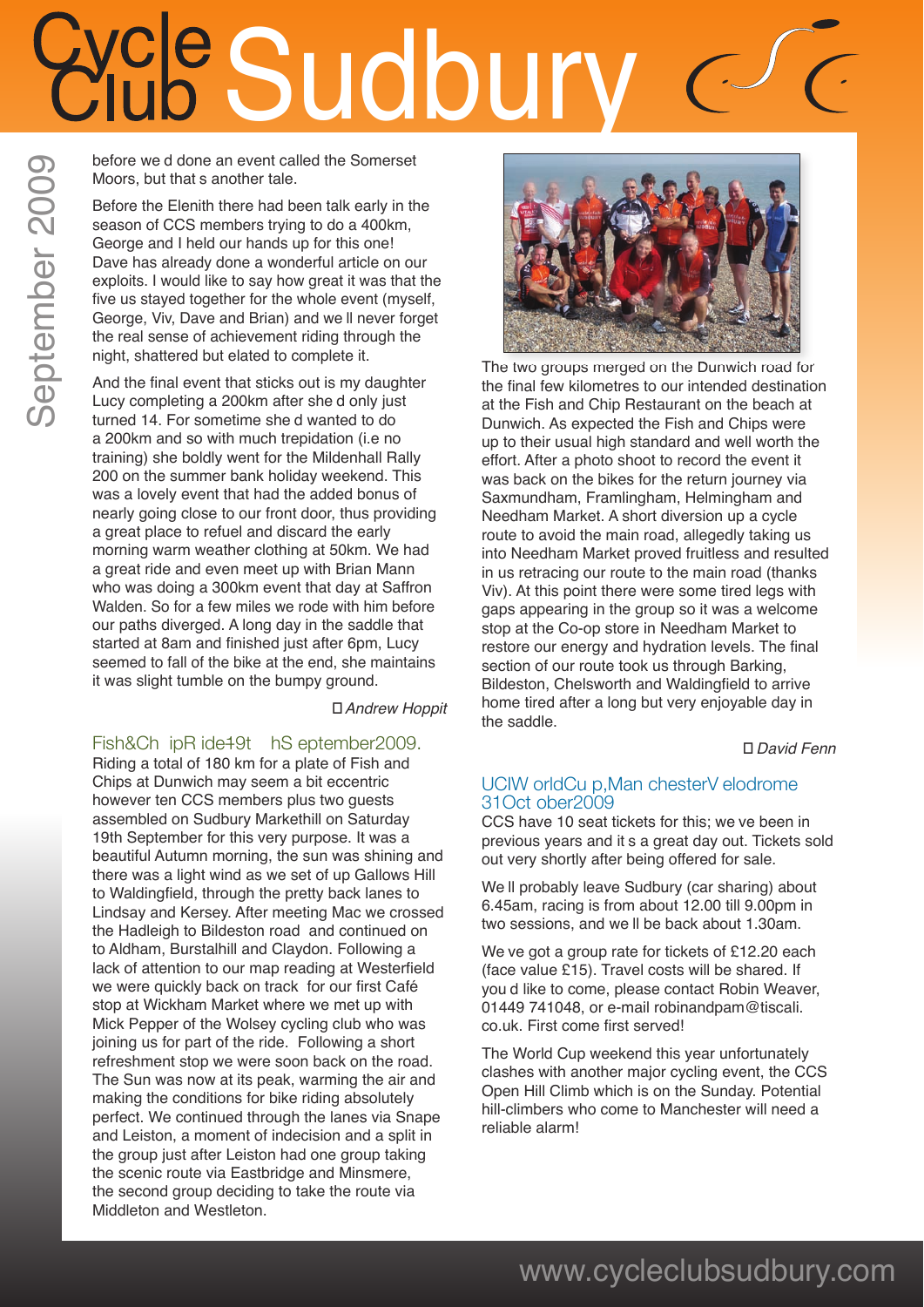### **Price Sudbury**  $\bigcup$

#### OpenT imeT rialR esults 2ndM ayC ambridgeU niversityOp en 25T T E33/25Si xM ile Bo ttom

A perfect day for TT-ing, saw James Rush put in his best time so far this year, with a 1hr 00min 55sec ride, which was a three and a half minute improvement over his time on the same course in early April.

#### 10th M ay Sha ftesbury C COp en 10T T E2/10N ewmarket

Another big CCS entry on the ultra fast E2 course, were greeted by high winds, which quelled hopes of all round fast times. Rob Davies led the way with a 23min 54sec ride, which he reckoned was split by a 22mph ride out to the turn and a 30mph return leg. Stewart Kirk rode his best 10 to date with a storming 24min 49sec. Damon Day was only 8secs behind Stewart with a P.B. time of 24min 57sec. The battle between these 2 evenly matched riders should be an interesting one over the coming months. Len Finch won the battle of the vets with a 28min 22sec, beating Terry Law by only 10secs. Barbara Law recorded 33min 16secs on her first Open appearance of the season.

#### 16thM aySt owmarket& Di st.C COp en10T T B10/33W oolpit

This Woolpit to Ixworth and back course, could have produced some fast times, but as usual, the weather again played a part in the times. Alan Russell was back in the saddle after a 3 week absence due to self inflicted injuries and returned a decent 24min 44sec despite the strong headwind on the return leg. James Rush continues to improve his times with a 24min 01sec ride which beat his corresponding time on the same course last year by nearly half a minute. Lee Bark scooped the top prize with a 21min. 35sec ride to win his home event

#### 23rdM ayl pswich BC.Op en10T T B10/9<sub>T</sub> unstall

James and Alan made the first of their 2 visits here at the weekend with decent times around this tricky course. Alan returned a 24.45sec time and James ust edged him out with a 24.14sec ride.

1M ay 2009 I pswich BC Op en 25mi le T T

Another decent day for the 25mile version around<br>Tunstal serviboth riders hampered (as usual on Tunstall saw both riders hampered (as usual on<br>this comes watraffic. They were both evenly traffic. They were both evenly matched as Alan recorded a 1hr 02min 49sec ride back with a 1hr 02min 28sec. der competing on the day, might club the team prize!

#### 31stM ayVT TA Open 10 TT **Cambourne**

Len Finch endured the heat and stiff headwinds, to record his best time of the year, with a 28min 05sec time, in a field of 120. The 81 year old winner, recorded a 25min 07sec time!!

#### 31stM ayEDC AOp en10T T B10/3At tleborough

This fast course, helped by perfect weather, saw all CCS riders record P.B. s. James raced round in 22min 20secs, a 30 sec improvement, which was probably helped by some clandestine training laps around nearby Snetterton s race circuit, the evening before! Damon came home in a P.B. time of 23min 50secs which was a huge 1min improvement, followed by Barbara with a 30min 59secs, which was another big gain of 135secs.

#### 6th June EC CAOp en 10T T E2/10N ewmarket

65 years on to the day and D-Day still makes the headlines on the 6th June! Only this time, it s CCS s own version - Damon Day - who came out quickest of the club riders on this veritable drag strip of a course. Despite strong headwinds, Damon recorded a 24min 15sec ride. Terry Law and Len Finch continue their personal fight for top dog spot with Terry coming home in a season s best time of 27min 45sec. Len wasn t far behind, also with a season s best time of 28min 01sec.

#### 13th June PI omegate Open 30T T **Tunstall**

This was new territory for Damon on this 30mile TT. All the same, he returned a time of 1hr 20min 21 sec around this difficult course.

#### 13th June V ictoria C CV ets 2-Up 10.2mile Open TT E1/10A

Another diversion off the normal TT path with Alan Russell and Rob Davies teaming up for this Vets 2-up TT. They both came up with the goodies as they recorded a 24min 23sec time, which was good enough to clinch 1st place and CCS's first event victory in a long time! May it be the first of many in the coming years.

It was back to the fast E2 course for 5 of our riders on a rainy day which surprisingly produced some good results. Ride of the day went to Rob Davies with a 45 sec improvement over his previous P.B., of 56mins 33secs. It is amazing to think that this time last year; riders were desperate to beat the hour. Now they are  $\mathbb{R}^n$ , such is their progress! Stewart Kirk followed this up with a P.B.<br>of 1br 0 /mins 1988 of 1hr 00<sub>mins</sub> 19s

frustratingly, close to going under the hour. Barbara

www.cyclectubeut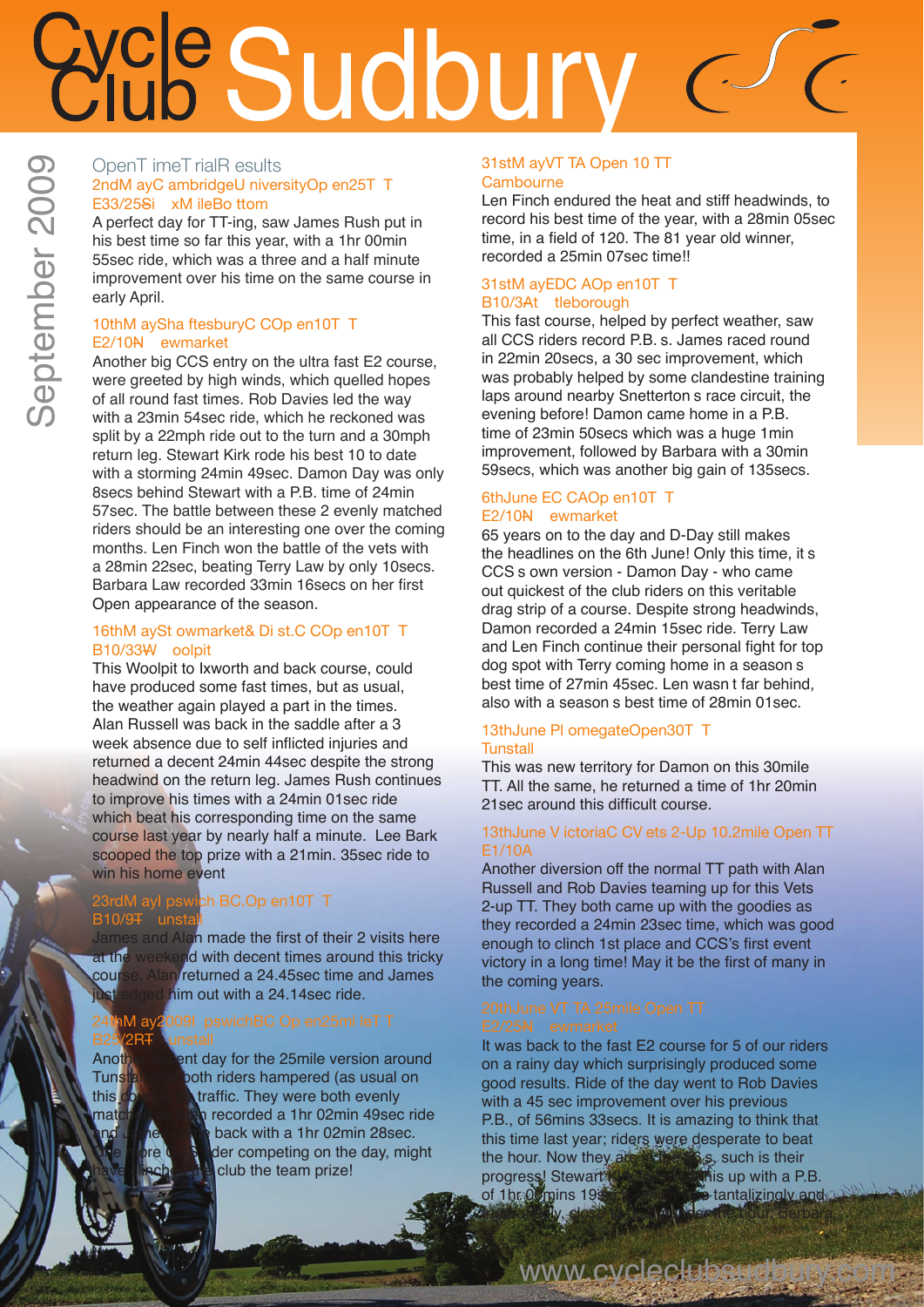## Sudbury

Law achieved a seasons best of 1hr 15min 33secs, while hubby Terry again punctured, this time on the line! Len Finch produced his best time of the year with a sparkling 1hr 08min 56sec.

#### 27th June LRRA 500p en TT C50/2Sl eaford

Stewart Kirk traveled up to deepest Lincolnshire for his first ever 50mile TT.

Expecting a flat-ish course, he was surprised by the hilly and tough nature of the ride as he came home on busy roads in a decent 2hrs 11mins 40secs.

#### 28thJune SPOC O25Op enTT E9/25C helmsford

James Rush had another go on this quick course and improved by 9 secs recording a 1hr 1min 30secs in perfect weather.

#### 4th July Shaftesbury CC Middle Markers 25 Open TT E2/25N ewmarket

Damon Day was hopeful of going under the hour on the E2, but very hot and windy conditions, put paid to his hopes and only recorded a 1hr 2min 24secs which was a P.B. nevertheless! Len Finch also struggled with the conditions, recording a 1hr 11mins 15secs.

#### 5th Jul y N orwich ABC 25mi le Op en TT B25/4At tleborough

James also hoped to duck under the hour on this fast course, but the early morning drizzle and greasy surfaces seemed to say otherwise. He surprised himself though, with a 56min 23sec ride which was 67secs better than his previous P.B.

#### CCSS tan Nich ols Op en 10 mile TT

Sunday saw the second running of the club s Open 10 mile Time Trial. It attracted a slightly disappointingly entry of 30 riders, despite Brian Webber providing a splendidly organised and well run event. Hopefully, word will get round and numbers will increase in subsequent years. The weather stayed dry, although a strengthening breeze during the event made the leg back to Lavenham, a bit more challenging for the later riders.

Fastest time of the day went to Stow & D.C.C. rider Andrew Leggett in 22.39secs, which was 15secs quicker than 2nd place man Glenn Taylor from API-Metrow. Glenn from nearby Capel St.Mary used to partner the sadly missed Zak Carr on record and championship winning rides on their tandem. Third fastest went to another local rider Angus Jardine (Anglia Velo), who has been seen lately riding our Thursday evening T.T. series!

Fastest lady of the day went to another Stow & D.C.C. rider. Jayne Williams in 28.14secs, which broke the current course record.

The club had 10 riders taking part with Matt Shotbolt coming out top with in 23.52secs which was yet another P.B. for him. He was closely followed by James Rush and Rob Davies in 23.56 & 23.59. As ever throughout this season, these two have rarely been separated by than a matter of a few seconds. (As an afterthought, had there have been a team prize up for grabs, the above 3 riders would have claimed it for CCS!)



Simon Daw recorded a 24.31 and seems to improve with every ride as he strives to reach the heights of his halcyon days! Young George Hoppit has long since passed dad Andrews best efforts and produced a sparkling 25.49 to win Best Improver and also beat his previous P.B. by 53 secs. Damon Day was only 4 secs off George s time while cheerful chappie Brian Mann rode a respectable 26.30sec.

Newcomer to T.T. s this year, Trevor Pillet, rode a commendable 27.37sec ride and was followed by another newcomer, young Jo Marsh, with an impressive sub 30 ride of 29.41secs. Last but not least, Matt s dad, John Shotbolt claimed 3rd prize in the Best Improver category with another hard earned P.B. of 32.51secs.

Having been to many Open TT events over the past years and seen how they are run (mostly mediocre to poor), CCS deserves all the favourable comments they (Brian) received from visiting riders on the day for it s superb H.Q., organisation and friendliness.

### www.cycleclubsudbury.com